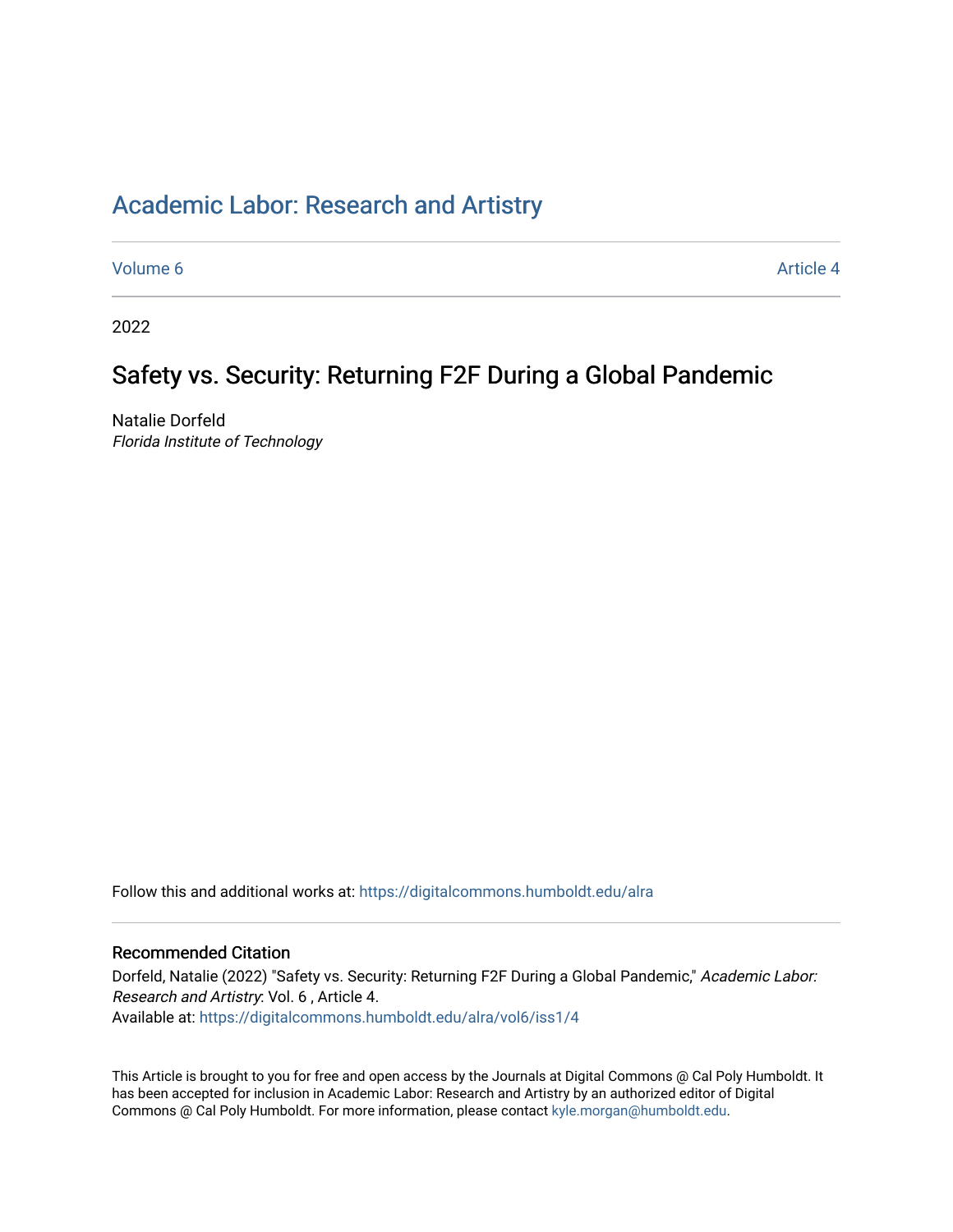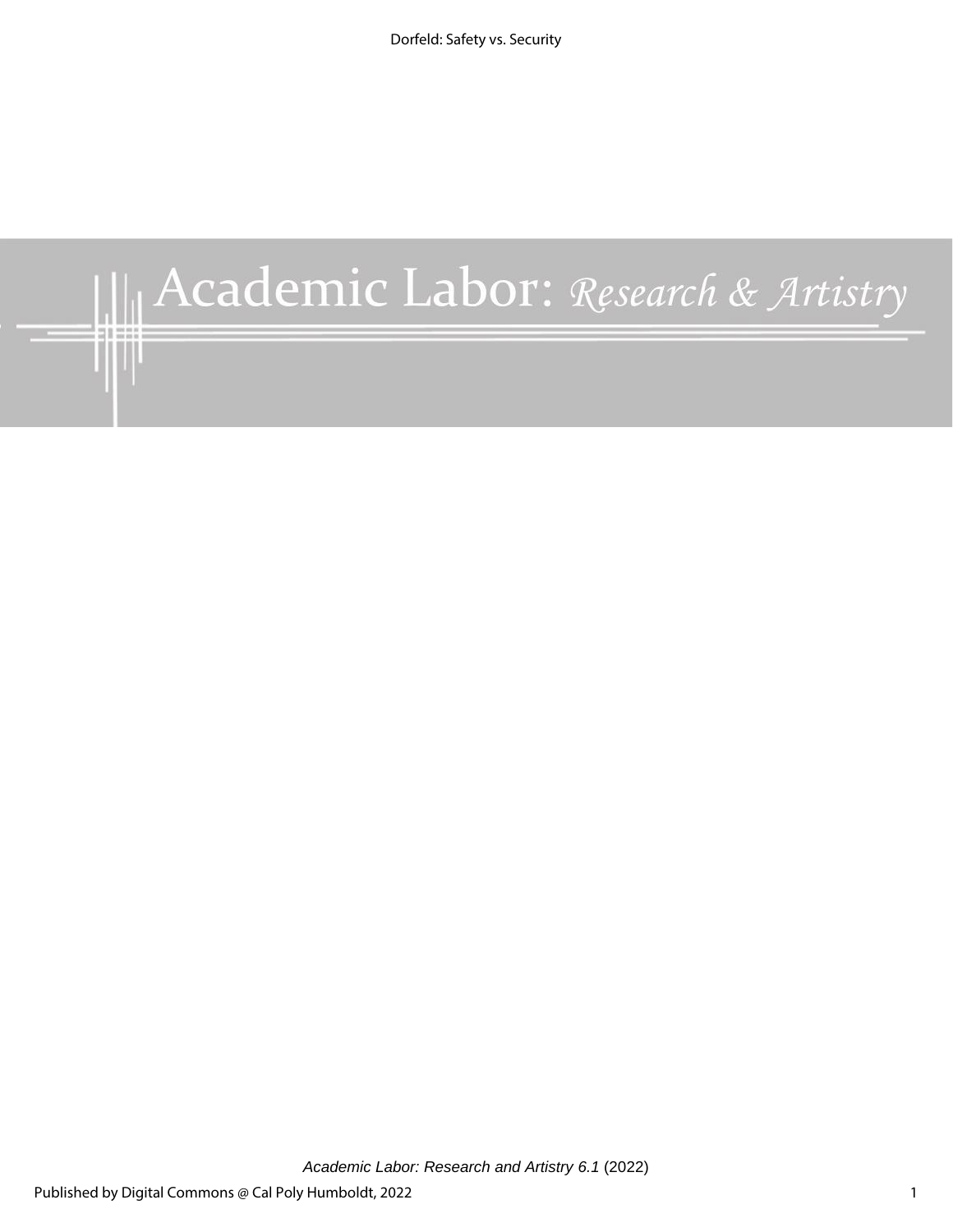# Safety vs. Security: Returning F2F During a Global Pandemic

Natalie Dorfeld *Florida Institute of Technology*

n March of 2020, most educators across the nation received the same curt email: "Classes will be online until further notice. You have one week to prepare. Good luck." Given that there were only a few weeks left in the semester, most of us hobbled through with notes, Zoom, and Panopto recordings. But then the big test came—would faculty, staff, and frontline workers return for the Fall 2020 semester? **I**

This left many administrations in a conundrum. Going online, naturally, would be the safest and most ethical choice, given the unknown nature of COVID-19 at the time. However, doing so would also create a new set of headaches. For one, as of March 2020, populations in agricultural areas and/or with poor internet services would suffer:

> . . . most rural and socioeconomically disadvantaged students are least likely to have broadband Internet access at home. Only 47% of students who live in rural areas have high-speed Internet access at home compared to 77% of those in suburban areas. Of those who do not have home access, 36% live in a home with no computer and 58% live on a farm or other rural setting. (Bauer et al. 2)

Therefore, going fully remote would simply not work in some geographical areas.

Secondly, if going online was a viable option, smaller colleges faced the potential financial windfall of students simply not coming back and/or taking a gap year due to uncertainty. MacMurray College, a liberal-

Dr. Natalie Dorfeld is currently an Associate Professor of English in the School of Arts and Communication at Florida Institute of Technology. Her work has been featured in *The Chronicle of Higher Education*, *Inside Higher Ed*, *Working Papers in Composition and TESOL*, *Journal of Excellence in College Teaching*, and *CEAMAGazine*. Additionally, she serves on the editorial board of *Forum: Issues About Part-Time and Contingent Faculty*, which focuses on adjunct professors working in the humanities.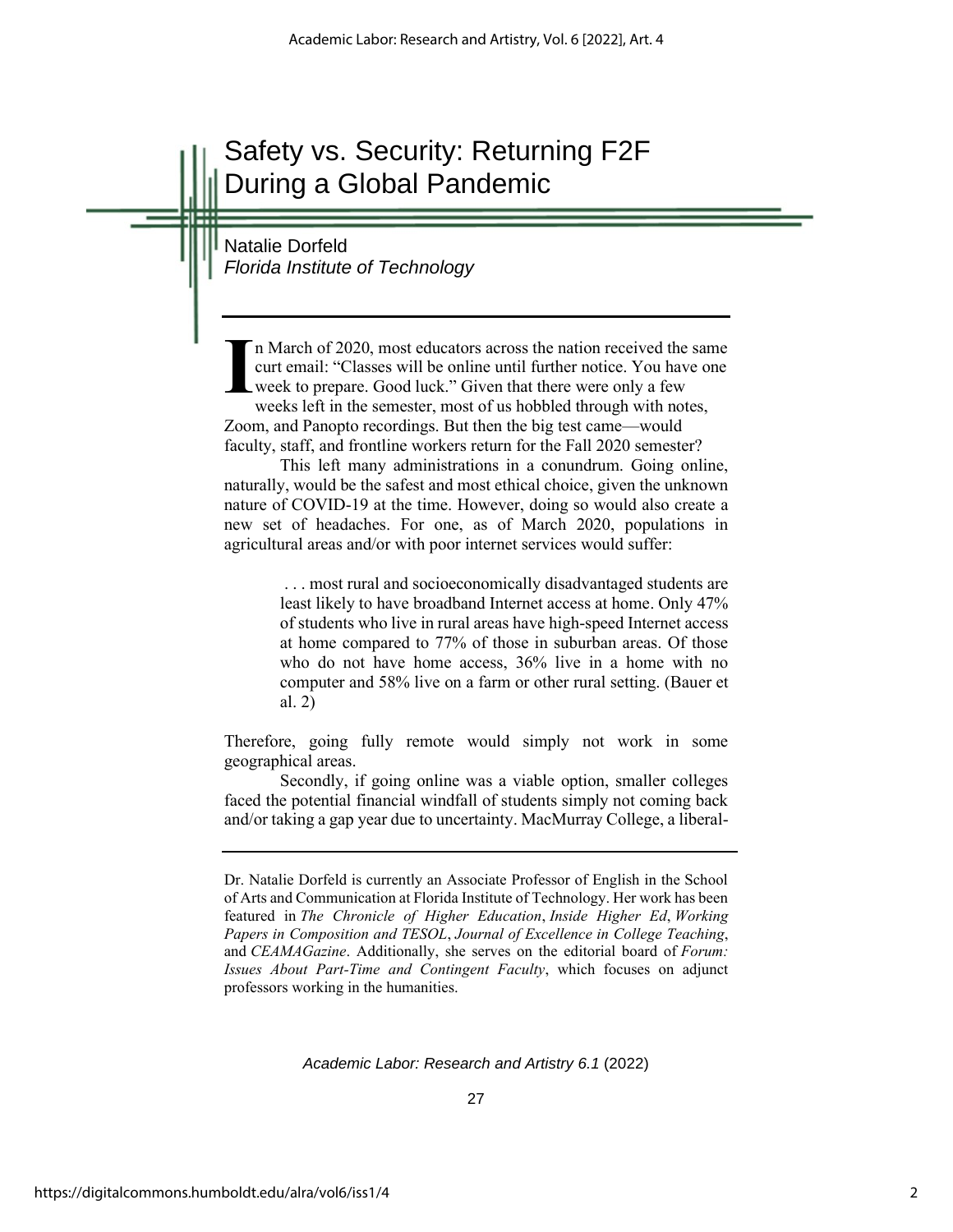arts school with around 500 students in Illinois, "survived the Civil War, the Great Depression and two world wars. But it could not survive COVID-19" (Aslanian 1). Like many schools that were already floundering, the emerging pandemic scared banks away. Loans became tighter, enrollment dropped significantly, and endowments were not generous enough to recoup the losses.

Robert Zemksy, a professor at the University of Pennsylvania's Graduate School of Education, said this pandemic was the final nail in the coffin for many under-resourced institutions. In fact, "Zemsky and his colleagues estimate that 20% of America's private liberal-arts colleges about 200 or more institutions—are on the verge of going under" (Aslanian 3).

To combat these issues, numerous colleges and universities opted to return face-to-face before any vaccine was rolled out. While safety protocols were set in place (face shields, mandatory masks, and sanitization stations in every classroom), students had the option of coming and going as they pleased. No attendance was taken, and while they were strongly encouraged to attend live via Zoom, many simply watched the videos at their own leisure.

While this decision—"flexible learning options" as many administrations called it—kept some colleges and universities financially afloat, what effect did it have on our most vulnerable populations? Was it morally sound, or will we look back on these decisions with horror in years to come? This article will discuss how returning F2F or to the classroom during COVID-19 shed a regrettable light on the haves (tenured professors) and have-nots (adjuncts, older faculty members, and frontline workers) on campuses across the country.

#### **Adjuncts**

The bleak job market, especially in humanities, wasn't always the norm in academia. At one time, being a college professor was considered a pretty good job. *How the University Works: Higher Education and the Low-Wage Nation* states that more than half of the faculty in public intuitions were unionized in the 1960s (Bousquet 187). Furthermore, in the 1960s-1970s, part-time faculty made up 20% of the population. They were used as more of a stopgap measure, i.e., if a full-time faculty member took a sabbatical and/or an emergency hire was needed. The rest, 80%, were either tenured or tenure-track (201). And then the 1980s rolled in with a vengeance.

In the era of Reaganism and trickledown economics, buzzwords like "flexibility" and "supply vs. demand" and "alternative perspective" began to swirl around college campuses (Bousquet 198-199). Couple that with anti-union rhetoric from politicians, and things started to decline rapidly. Higher education became a business model, one to make money and cut all humane corners. What was one easy way to accomplish this? Deny all the bells and whistles that come with full-time employment. In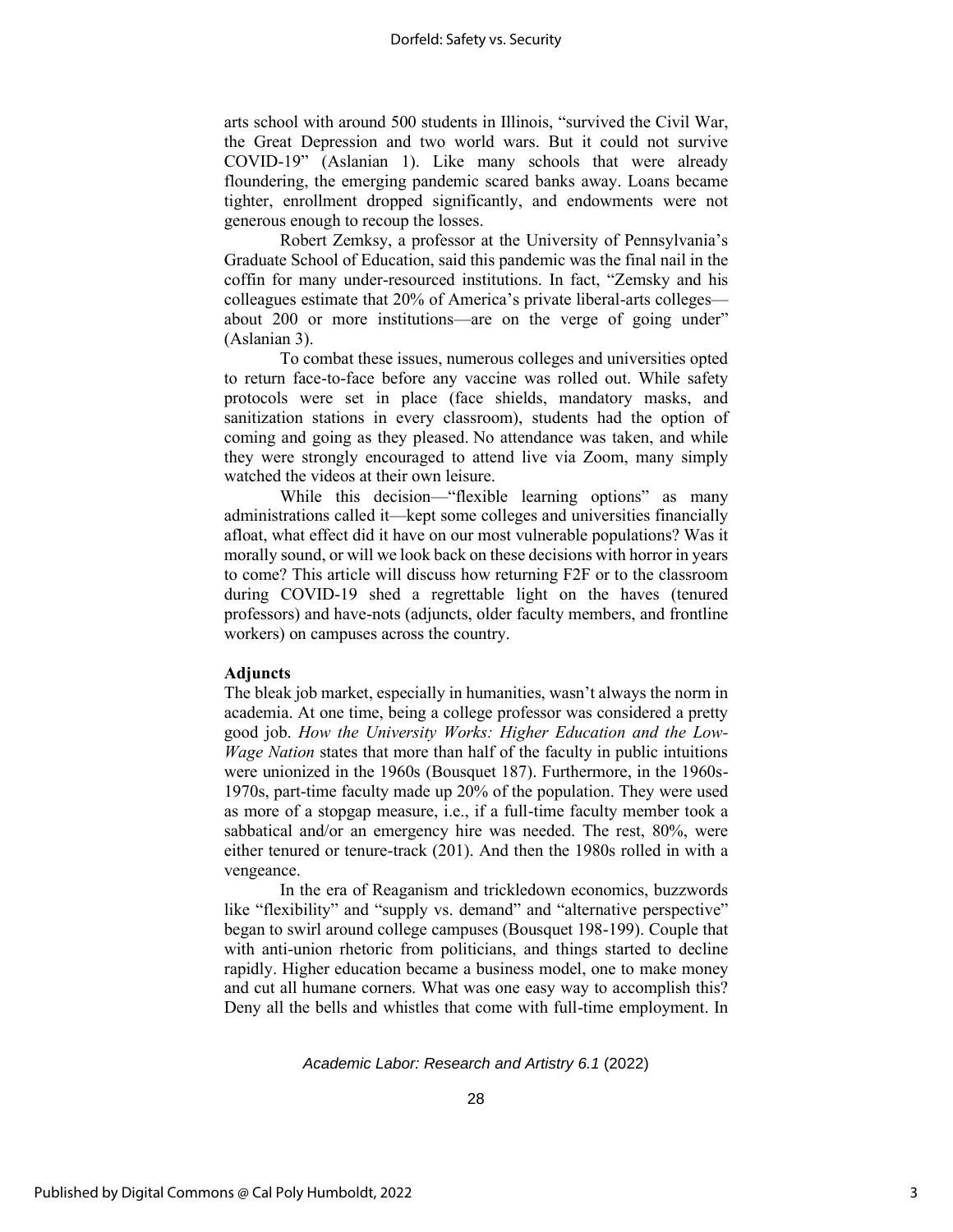1987, part-time faculty rose to 40% of the academic population in higher education (Bousquet 201).

Currently, 75.5% of college faculty are contingent, meaning no access to tenure-track positions. Of that percentage, 50% are adjunct (parttime). This means dismal pay, no retirement contributions, and no access to health care benefits. According to New Faculty Majority, that represents 1.3 out of 1.8 million faculty members ("Facts about Adjuncts" 1). And let's not forget: no office space, no voting rights in departmental matters, or campus orientation. Those outside the ivory walls may find it hard to believe that one can obtain a Ph.D. and make more money as a manager at Burger King.

When COVID-19 hit, life for part-time faculty in every field went from bad to worse very quickly. Layoffs began almost immediately. Jax Kinniburgh, a composition professor at Miami University in Oxford, Ohio, was given very little notice or warning. "'They gave the boot to a third of their teaching staff,' says Jax, meaning all of their adjuncts and contingent faculty, with an abrupt note saying they would not be able to hire them and thanking them for their service" (Schanzer 3). Like many adjuncts, Jax was not a stranger to this situation. In fact, a year prior, she was homeless. She adds:

> 'I have no idea what I'm going to do now . . . I live paycheck to paycheck anyway.' The amount they'd been making, \$22,000 a year, \$18,000 after taxes 'even with working as a writing tutor' did not insulate them from the shocks of ordinary life, let alone a pandemic, and has not allowed them to develop any cushion. The University of Cincinnati, their remaining school, has promised them a summer course, 'but it won't be enough to cover rent at all.' (Schanzer 3-4)

Marty Baldwin, another composition professor at Jefferson College, said the pandemic had a strange, equalizing effect across the board. Adjuncts have always been poorly compensated, readily dismissed at any moment, and now others were just becoming aware of how detrimental that lifestyle is on one's mental health. Baldwin states, "It's strange. I've been in such a precarious financial position but now everybody is" (Schanzer 7-8).

For those so-called lucky enough to keep their jobs, they faced the fear of getting sick without being insured. Because most adjuncts teach introductory or survey courses, that means larger classes, mostly brimming full of freshman students. And while it's not meant to be demeaning in any way, many 18-year-olds did not take the virus as seriously as they should have (parties, and subsequent crackdowns, were reported off campus on the weekends across the nation).

In the article, "COVID Crisis Endangers Adjunct Professors," David Chatfield is profiled. He is 42. He is an art history adjunct professor at two community colleges in Aurora and Fort Lupton, Colorado. In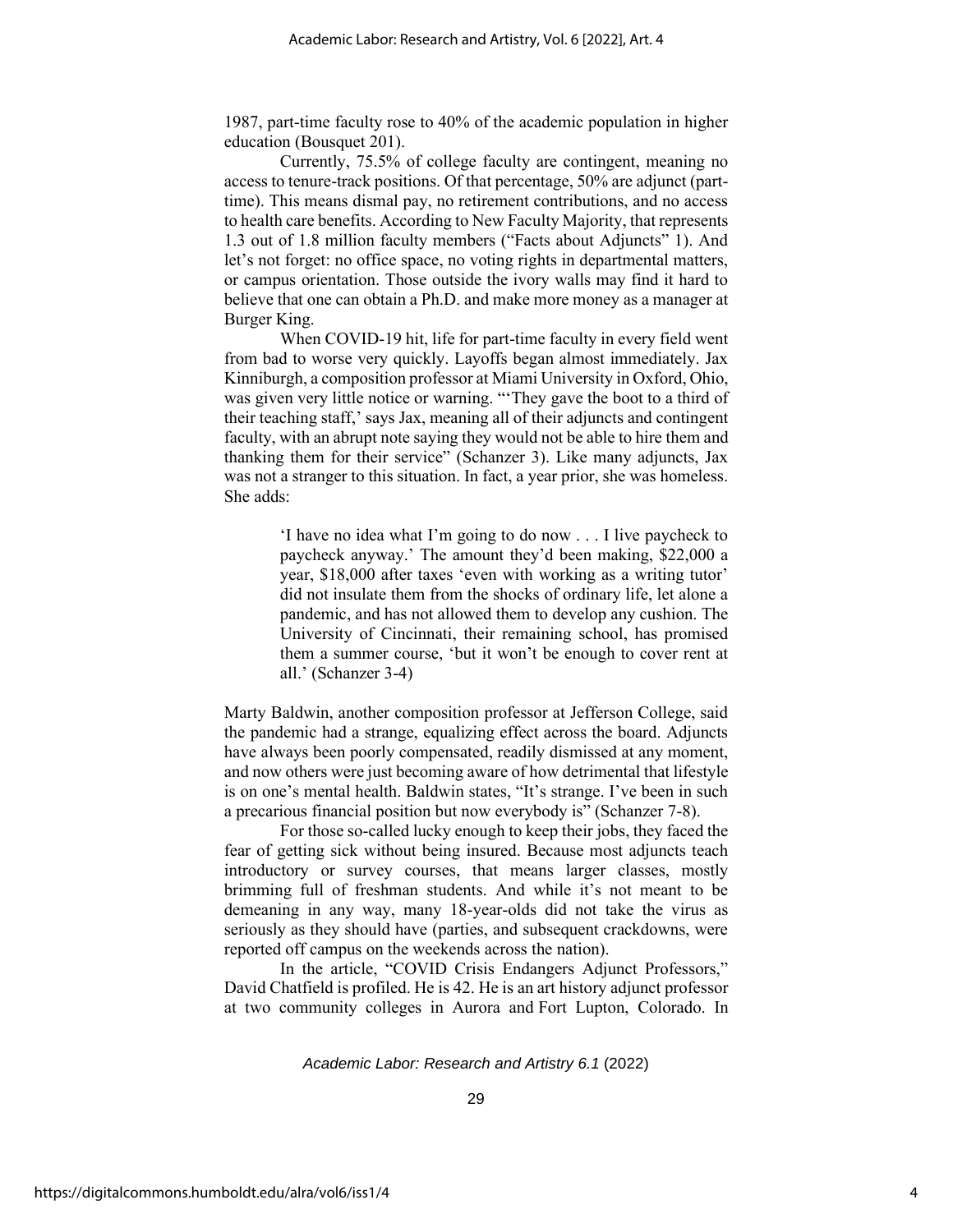addition to doubling his workload during the COVID-19 pandemic (recording and uploading all his lectures), he had to deal with the pressure of returning to environments that would not protect him if he got sick. Making just \$28,000 a year made it difficult to afford a plan on his own: "If I do get infected, what are my options? Do I cancel class? Do I get a sub? Do I get health insurance" (Rodriquez 2)?

Adding insult to injury, if contingent faculty members became ill on the job, very few received any sick leave benefits. Although Congress passed legislation "entitling workers to paid sick leave for reasons related to the virus," sizable organizations (500 or more employees) do not have to provide it, "which could affect adjunct faculty who work at larger colleges and universities" (Rodriquez 4).

> Meanwhile, a professor teaching a three-credit course at a public community college earned a per-class average of \$2,263 in the 2019-20 academic year, according to a report by the American Association of University Professors. At a university, the amount shoots up to \$4,620 per class. The result: These adjuncts often teach at multiple campuses in order to make ends meet. In the midst of this pandemic, moving among different locations adds to their risks and their potential to spread the virus. (Rodriquez 4)

The term "freeway flyer" is certainly very applicable here. Because adjuncts usually work at several schools to make ends meet, even in the best of times, being forced to travel back and forth only increased their risk of catching / spreading the virus.

Some could say adjuncts were placed in the perfect storm during all this: layoffs, no healthcare, larger class sizes, and commuting between campuses. Just the thought of being in enclosed spaces (classrooms, hallways, stairwells, and elevators) with students was panic inducing for many. Unlike tenured faculty, who if approved from human resources could teach from home, many adjuncts were given no choice. Return to the classroom, or do not come back at all. Given no wiggle room, many opted to leave the profession for good after 2020.

#### **Older Faculty Members**

A common gripe amongst some college students is their professor is just so "ancient." While it's true that some stay in academia for the love of their subject and students, the dark underside is many have to stay in the game in order to make ends meet. This, once again, highlights the uncomfortable divisions within faculty ranks, the haves and have-nots.

The haves are tenured professors who have the fiscal means to retire at an appropriate age. Say 65. The have-nots include everyone else. (Margaret Mary Vojtko, the adjunct highlighted in NPR and *Slate*, who died penniless after 25 years of service to Duquesne University, is a perfect example.) These individuals keep working well into their seventies and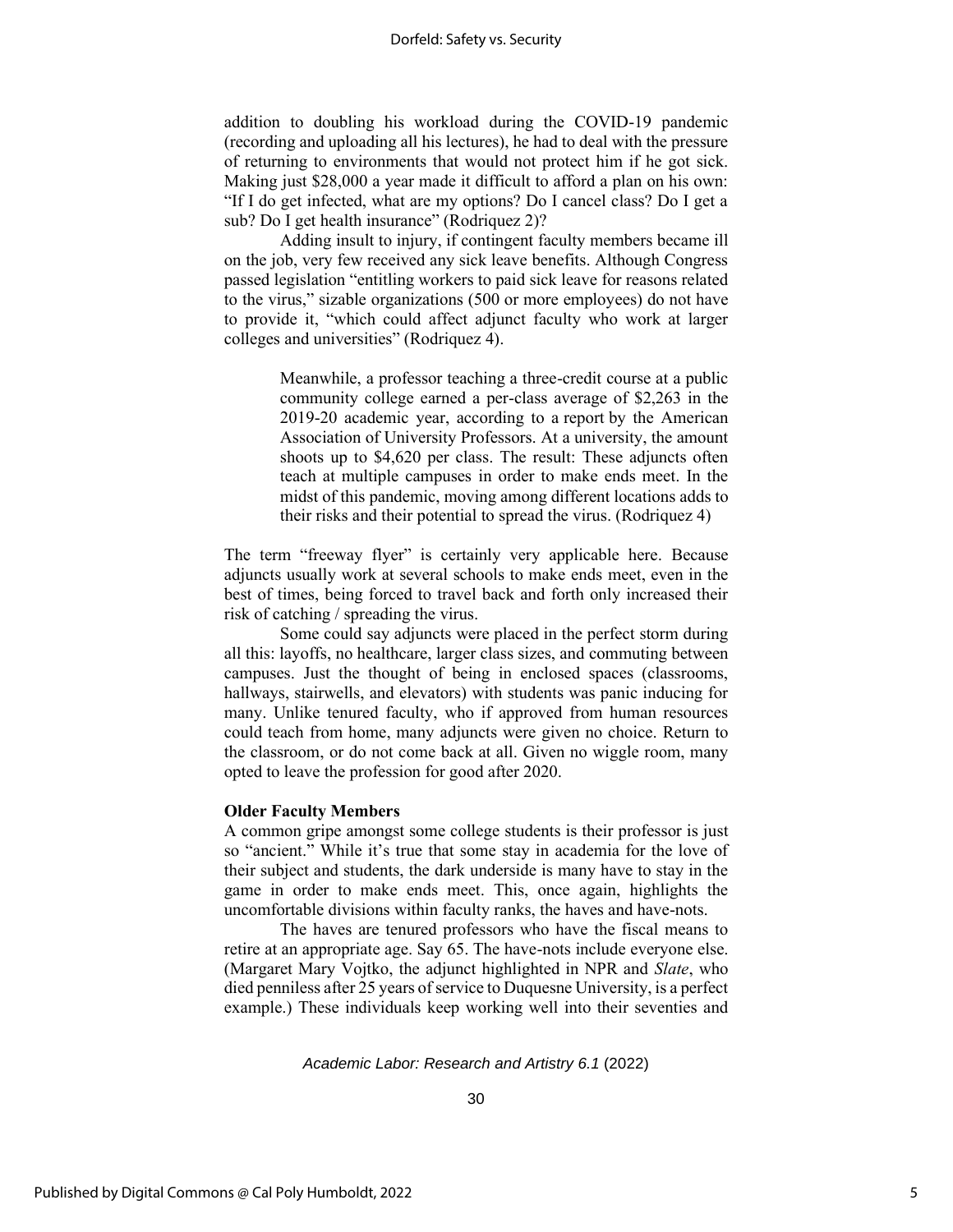even eighties. Statistically, this gap is not great for women or minorities either. According to the article "The Aging Faculty" in *Inside Higher Ed*:

> The median age of the U.S. labor force is 42 years, versus 49 for tenure-track professors, the report says. Similarly, compared to the general working population, significantly more faculty members are age 55 or older (23 percent in general versus 37 percent in academe). Consistent with other research, the brief says that women and minorities are underrepresented among professors, particularly those more senior. Women make up just 25 percent of tenure-track faculty members older than 55, for example, while racial minorities are just 16 percent. (Flaherty 1)

Because so many faculty members are off the tenure track, with dismal pay and no retirement nest egg, staying often becomes a matter of necessity. In fact, "a survey commissioned by Fidelity Investments and reported at *Inside Higher Ed* in June found that 'some 74 percent of professors aged 49-67 plan to delay retirement past age 65 or never retire at all'" ("Are College Professors Too Old?" 1). In the same study, 55% declared feeling "uncertainty over having enough money to retire comfortably" as their number one reason for staying in academia (2).

With age comes increased health risks and vulnerability, including cardiovascular disease, stroke, high blood pressure, cancer, diabetes, and so on. Even with all the safety protocols in place, without a COVID-19 vaccine readily available at the beginning of the pandemic in 2020, these professors were put into a higher risk category. As a result, some older faculty members that were not granted the benefit of teaching remotely passed away.

Marjorie Valbrun, author of "A Requiem for Academics," states "It's always tragic when a professor dies unexpectedly. It can mean the loss of a valued faculty member, a respected colleague, or a favorite instructor or beloved mentor" (1). But even more than that, it is the years of experience, which includes counseling younger faculty members, working across the disciplines, and networking with different schools, all of which glue people and their institutions together. Their talents are not easily replaceable.

When Valbrun's article was published in *Inside Higher Ed* on April 15, 2020, she paid tribute to three of the pandemic's earliest academic victims who were adored by their students and peers:

• David C. Driskell, Distinguished University Professor, Emeritus, at the University of Maryland at College Park, passed away April 1. His colleagues said he was "recognized worldwide for his scholarship and expertise in African American art" but remained generous and kind. He was 88.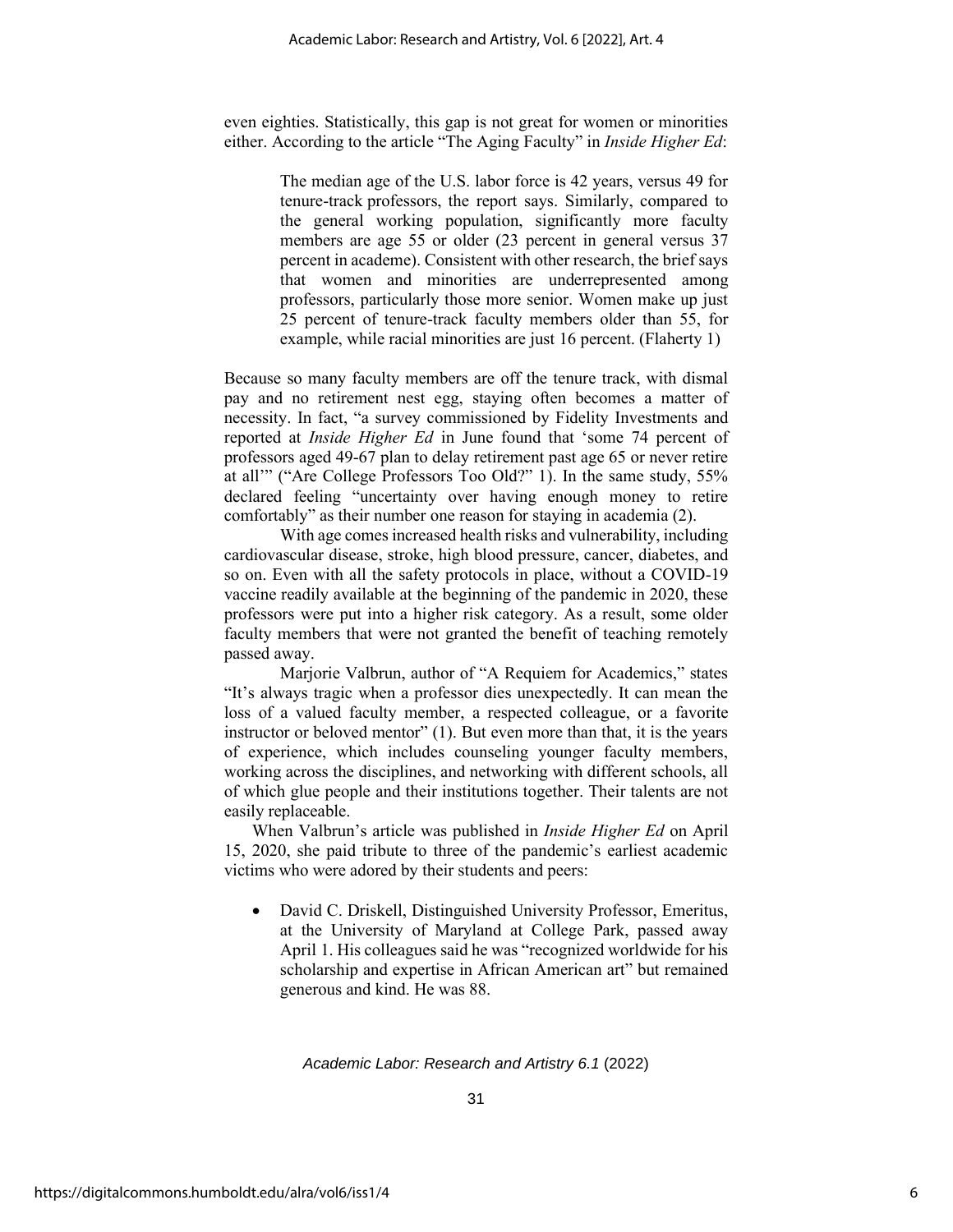- Truby Bernard Clayton, chairperson of music education at Wiley College in Texas, where he taught for 42 years, also died April 1. Students described him as "a caring professor who challenged them beyond their limits." He was 75.
- George Gannage, an assistant teaching professor of marketing and assistant director of the Center for Professional Selling at Ball State University in Indiana, died April 6. He was a "consummate students' professor" and known for being charming, witty and a pretty great dresser. He was 63. (Valbrun 1-2)

And one professor that was not included on that list was Dr. Alan Rosiene, 60, an English professor and colleague of mine at Florida Tech. He passed away from complications of COVID-19. During his 28-year career with Florida Tech, he received multiple in-house teaching awards and the President's Award for University Excellence between 2013 and 2015 (Rogers 1).

Globally, it was the same story. At Aligarh Muslim University, located in India, as many as 17 working professors died of COVID-19 in the last 18 days. (This was reported in May of 2021.) Professor Aftab Alam, the former secretary of the Teachers Union, said, "This is a very bad phase for the university. This has never happened before when so many people associated with the university have died" (Ahmad 2). Many of these professors were older, with underlying conditions, such as hypertension and diabetes (Ahmad 1).

It has been said that so-called "older" professors love the profession so much that they cannot bear to leave their students. This is admirable and telling of their passions. But it could also be said that they were just adjuncts who were exploited by the system, stayed because they could not monetarily retire, and were not given options how do update their teaching pedagogies since 2020.

#### **Frontline Workers**

Lastly, there are the unsung heroes of COVID-19 on college campuses, the frontline workers. They include the custodians, plumbers, chefs, managers, carpenters, purchasing assistants, administrative assistants, HVAC/control mechanics, delivery drivers, maintenance folks, and so on. Without them, no campus would last more than a week. They serve everyone and are often unappreciated.

As campuses reopened during the pandemic, they were responsible for "coordinating quarantine housing and mask distribution and managing conduct hearings for students who break social distancing and other public health rules" (Anderson 1). Like adjuncts and older faculty members teaching primarily service courses, they had more physical interaction with students than tenure track professors and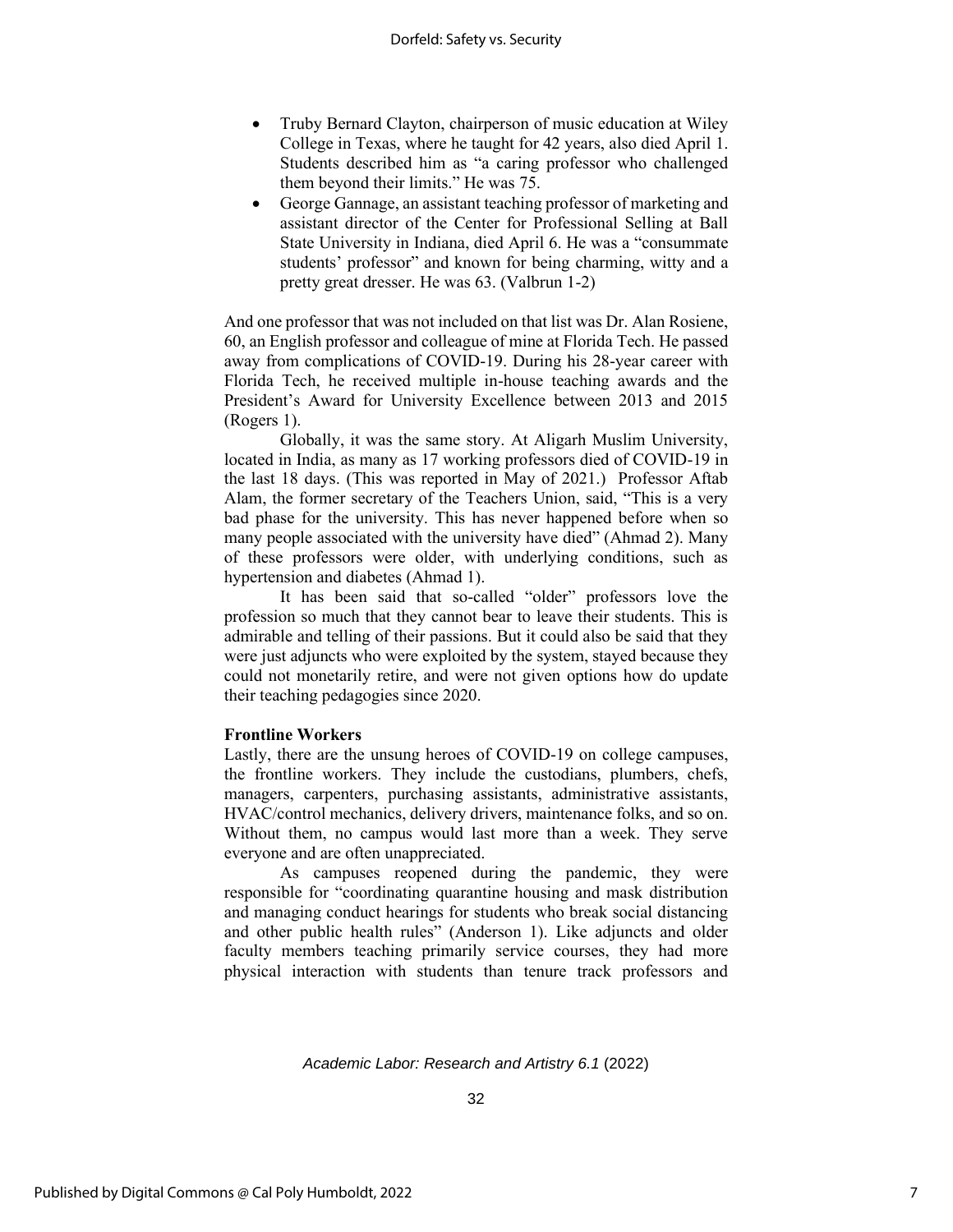administrators. However, most remained quiet about their own personal health and safety concerns. Why? Limited protection.

> Lacking the job security of tenured faculty members backed by influential unions and faculty senates and empowered by shared governance policies, student affairs staff tend to be young and in the early stages of their careers -- and have fewer job protections. Instead of speaking out, they're working to carry out and improve return-to-campus plans and retain their jobs amid widespread budget and program cuts, faculty layoffs, and staff reductions due to the financial havoc the pandemic has created for higher ed. (Anderson 2)

Unlike faculty members, who may have union backing, they were not under the same security umbrella. And in some states, such as those with right to work laws, it was not even option. In fact, frontline workers at colleges (food services workers, custodians, and housing staff) are usually the least protected group on campus.

 While there were some instances of frontline workers unionizing and striking, it was extremely rare. The economic impact on colleges at the beginning of the pandemic was swift, which meant layoffs and furloughs. As a result, keeping silent was almost a requirement under such dire conditions: "job loss means losing health-care coverage during the pandemic, and for residence life staff members, it could also mean losing housing" (Anderson 4). Not surprisingly, and like adjuncts and older faculty members making the lowest wages, these workers became exhausted, and mental health issues skyrocketed across college campuses.

#### **Conclusion**

At the time of writing, 5,496,300 people have died from COVID-19 ("Coronavirus Death Toll" 1). When the pandemic hit college campuses in March of 2020, administrations faced tough choices. Going fully online would have been the most respectable choice, but that was not feasible in some remote areas of the nation. Likewise, if they did, they faced the possibility of students not returning. Many parents questioned the full price of tuition when lectures were delivered via Zoom and advocated for discounted tuition fees.

Regardless, the 2020-2021 academic year shed light on academia's haves and have-nots. Adjuncts, most lacking health care benefits, put themselves and others at risk by traveling back and forth between institutions. Older professors, some with preexisting health conditions, were forced to play Russian Roulette by returning face-to-face. And frontline workers showed up on a daily basis trying to provide normalcy for everyone when supplies were constantly running out and not arriving quickly enough. Our most vulnerable populations in academia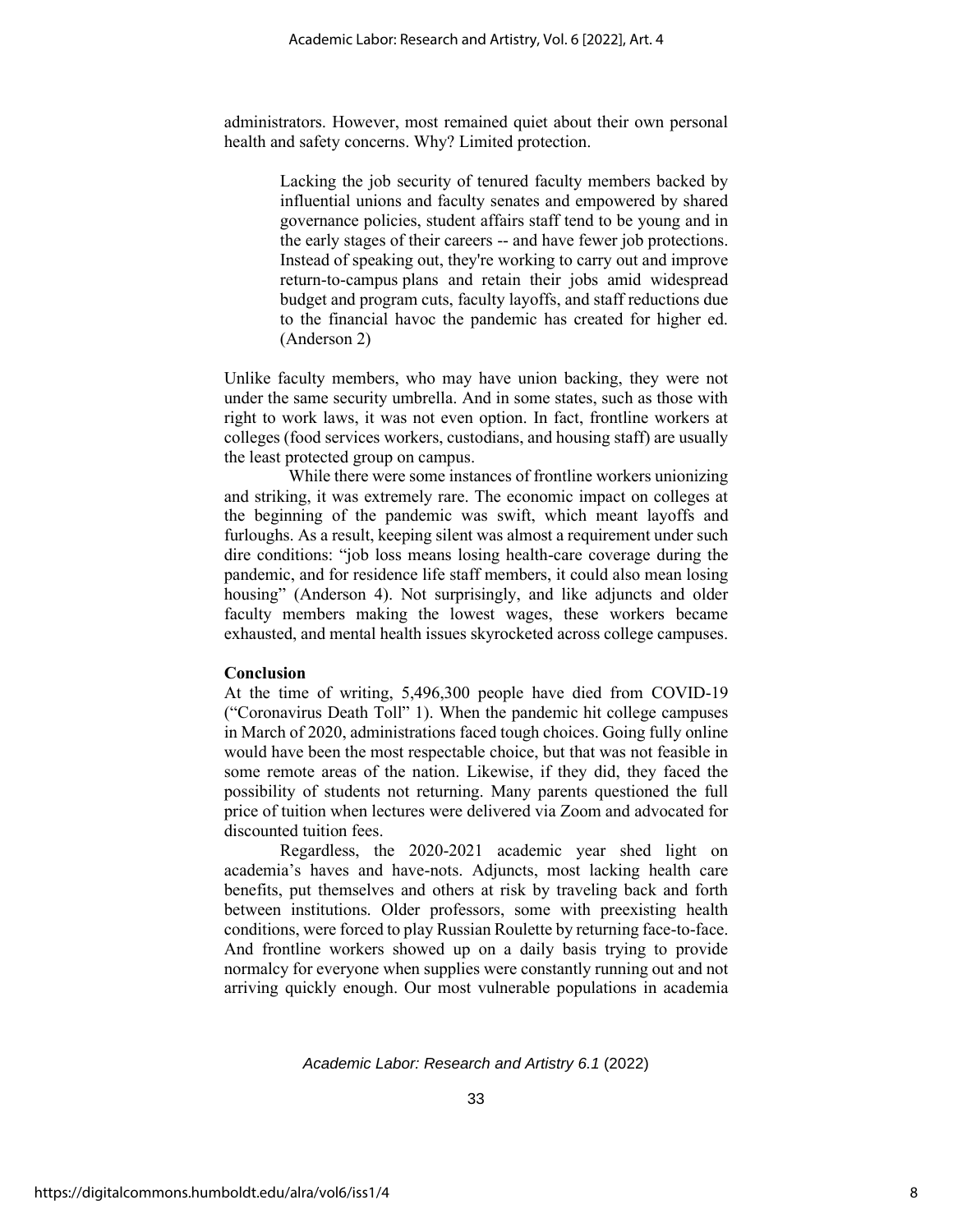suffered greatly because of the pandemic, and its long-term effects on the field will be analyzed, debated, and scrutinized for years to come.

#### **Works Cited**

Ahmad, Qazi Faraz. "17 AMU Professors Succumb to Covid-19 in 18 days." *News 18*, 10 May 2021, [https://www.news18.com/news/education-career/17-amu](https://www.news18.com/news/education-career/17-amu-professors-succumb-to-covid-19-in-18days3720794.html)[professors-succumb-to-covid-19-in-18days3720794.html.](https://www.news18.com/news/education-career/17-amu-professors-succumb-to-covid-19-in-18days3720794.html)

Anderson, Greta. "Job Security, Health Fears Make for Uneasy Mix." *Inside Higher Ed*, 20 August 2021, [https://www.insidehighered.com/news/2020/08/20/student](https://www.insidehighered.com/news/2020/08/20/student-affairs-staff-challenged-pandemic-demands)[affairs-staff-challenged-pandemic-demands.](https://www.insidehighered.com/news/2020/08/20/student-affairs-staff-challenged-pandemic-demands)

"Are College Professors Too Old?" *Diversity in Higher Education*. 2021, [https://diversityinhighereducation.com/news/Are-Our-College-](https://diversityinhighereducation.com/news/Are-Our-College-Professors-Too-Old)[Professors-Too-Old.](https://diversityinhighereducation.com/news/Are-Our-College-Professors-Too-Old)

- Aslanian, Sasha. "Some Small Colleges are Closing Their Doors for Good Amid Pandemic." *Marketplace*, 20 August 2020, [https://www.marketplace.org/2020/08/20/some-small-colleges](https://www.marketplace.org/2020/08/20/some-small-colleges-closing-for-good-covid19/)[closing-for-good-covid19/.](https://www.marketplace.org/2020/08/20/some-small-colleges-closing-for-good-covid19/)
- Bauer, Johannes, et al. "Poor Internet Connection Leaves Rural Students Behind." *Michigan State University*, 20 March 2020, [https://msutoday.msu.edu/news/2020/poor-internet-connection](https://msutoday.msu.edu/news/2020/poor-internet-connection-leaves-rural-students-behind)[leaves-rural-students-behind.](https://msutoday.msu.edu/news/2020/poor-internet-connection-leaves-rural-students-behind)

Bousquet, Marc. *How the University Works: Higher Education and the Low-Wage Nation*. New York: NYU Press, 2008. Print.

"Coronavirus Death Toll." *Worldometer*, 21 June 2021, [https://www.worldometers.info/coronavirus/coronavirus-death](https://www.worldometers.info/coronavirus/coronavirus-death-toll/)[toll/.](https://www.worldometers.info/coronavirus/coronavirus-death-toll/)

"Facts About Adjuncts." *New Faculty Majority*, 2021, [http://www.newfacultymajority.info/facts-about-adjuncts/.](http://www.newfacultymajority.info/facts-about-adjuncts/)

Flaherty, Colleen. "The Aging Faculty." *Inside Higher Ed*, 27 January 2020, [https://www.insidehighered.com/quicktakes/2020/01/27/aging-](https://www.insidehighered.com/quicktakes/2020/01/27/aging-faculty)

[faculty.](https://www.insidehighered.com/quicktakes/2020/01/27/aging-faculty)

Rodriguez, Carmen Heredia. "COVID Crisis Endangers Adjunct Professors." *U.S. News*, 21 July 2020, [https://www.usnews.com/news/healthiest](https://www.usnews.com/news/healthiest-communities/articles/2020-07-21/adjunct-professors-face-high-coronavirus-risk-with-jobs-low-on-pay-health-benefits)[communities/articles/2020-07-21/adjunct-professors-face-high](https://www.usnews.com/news/healthiest-communities/articles/2020-07-21/adjunct-professors-face-high-coronavirus-risk-with-jobs-low-on-pay-health-benefits)[coronavirus-risk-with-jobs-low-on-pay-health-benefits.](https://www.usnews.com/news/healthiest-communities/articles/2020-07-21/adjunct-professors-face-high-coronavirus-risk-with-jobs-low-on-pay-health-benefits)

Rogers, Eric. "Award-Winning Florida Tech Professor Dies from COVID-19 Complications." *Florida Today*, 20 January 2021, [https://www.floridatoday.com/story/news/education/2021/01/20/](https://www.floridatoday.com/story/news/education/2021/01/20/award-winning-florida-tech-professor-dies-covid-19-complications/4232630001/) [award-winning-florida-tech-professor-dies-covid-19](https://www.floridatoday.com/story/news/education/2021/01/20/award-winning-florida-tech-professor-dies-covid-19-complications/4232630001/) [complications/4232630001/.](https://www.floridatoday.com/story/news/education/2021/01/20/award-winning-florida-tech-professor-dies-covid-19-complications/4232630001/)